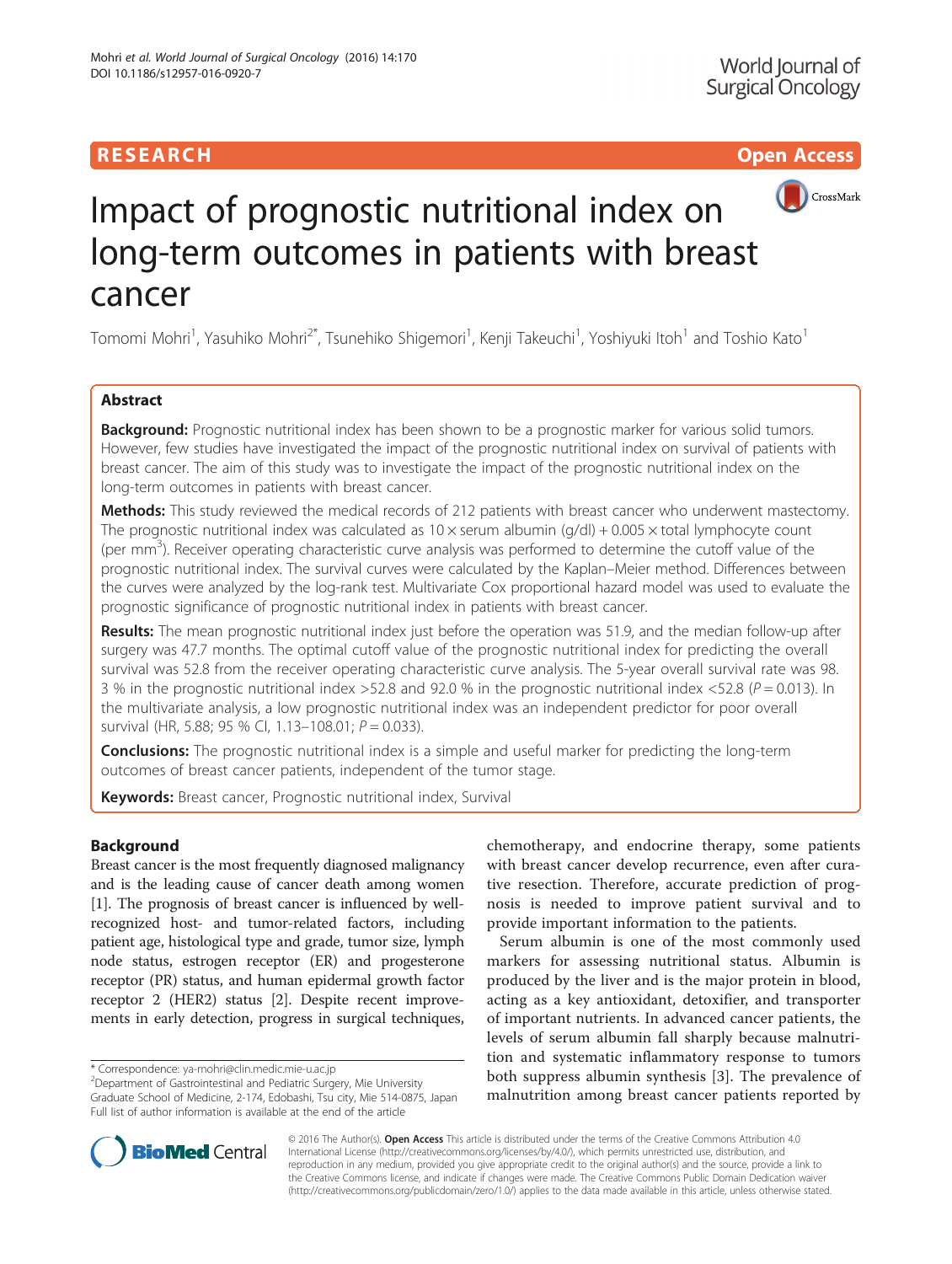<span id="page-1-0"></span>two studies was 20.5 % [[4](#page-4-0)] and 18.3 % [[5\]](#page-4-0), respectively. A Korean study also showed that >51 % of female breast cancer patients had moderate to high risk of malnutrition [[6\]](#page-4-0). Malnutrition can cause many clinical consequences, including decreased quality of life, reduced treatment response, and increased treatmentrelated toxicity. The prognostic nutritional index (PNI), which is based on serum albumin concentration and total peripheral lymphocyte count, was originally proposed to assess the perioperative immunological status and surgical risk in patients undergoing gastrointestinal surgery [\[7](#page-4-0)]. Recently, the PNI has been shown to be a prognostic marker for various solid tumors [[8](#page-4-0)–[10](#page-4-0)]. However, few studies have investigated the impact of the PNI on survival of patients with breast cancer. Therefore, we retrospectively investigated the correlation between the PNI and clinicopathological factors and the impact of the PNI on survival in breast cancer patients.

## Methods

## Patients

A total of 219 patients with histologically confirmed breast cancer underwent surgery between January 2006 and October 2015 at the Department of Surgery, Toyama Hospital, Japan. We excluded seven patients with distant metastasis. Therefore, 212 patients were analyzed in this study. The median age was 66 (range 27–96) years. Most patients received adjuvant chemotherapy and/or endocrine therapy according to the clinical practice guidelines for breast cancer from the Japanese Breast Cancer Society [[11](#page-4-0)], if necessary.

## Data collection

Clinicopathological characteristics were obtained retrospectively from the medical records and evaluated as prognostic factors; these included patient age, tumor size, lymph node metastasis, pathological stage, hormonal receptor status (ER and PR), and HER2 status. The stage of breast cancer was classified according to the 7th edition of American Joint Committee on Cancer TNM Classification System [[12\]](#page-4-0).

We also collected data from blood tests just before the operation, including the level of serum albumin, total peripheral lymphocyte count, and carcinoembryonic antigen (CEA) and carbohydrate antigen (CA) 15-3 levels. PNI was calculated using the following formula:  $10 \times$  serum albumin value  $(g/dl) + 0.005 \times$  total lymphocyte count in the peripheral blood (per  $mm<sup>3</sup>$ ).

#### Statistical analysis

The categorical variables were presented as numbers and percentages, and the groups were compared using the  $\chi^2$ test. Continuous variables with normal distribution were expressed as the mean and standard deviation (SD) and were compared using the Mann–Whitney  $U$  test or Kruskal–Wallis test.

At the time of the final follow-up (February 2016), the median follow-up was 47.7 months. Overall survival (OS) was defined as the time from the operation until death. Disease-free survival (DFS) was defined as the time from the operation to disease recurrence. In DFS analysis, the patients who died of any other cause rather than breast cancer were excluded. The survival curves were calculated by the Kaplan–Meier method. Differences between the curves were analyzed by the log-rank test. To evaluate the sensitivity and specificity for OS and DFS, the receiver operating characteristic (ROC) curve was calculated, and the Youden index was estimated to determine the optimal cutoff value for the PNI. Univariate associations with long-term survival were determined using Kaplan–Meier analysis and the logrank test. Multivariable analyses were performed by Cox proportional hazards regression analysis, incorporating

Table 1 Relationship between clinicopathological factors and PNI

| Variables                       |               | n(%)     | PNI, mean $\pm$ SD $P$ value |         |
|---------------------------------|---------------|----------|------------------------------|---------|
| Age (year)                      | $\leq 65$     | 102 (48) | $53.1 \pm 4.1$               | < 0.001 |
|                                 | >65           | 110(52)  | $50.8 \pm 5.2$               |         |
| Histology                       | Ductal        | 191 (90) | $51.9 \pm 4.7$               | 0.291   |
|                                 | Lobular       | 9(4)     | $49.2 \pm 5.0$               |         |
|                                 | Special       | 12(6)    | $53.4 \pm 6.2$               |         |
| Tumor size (cm)                 | $\leq$ 2      | 145 (68) | $52.3 \pm 4.8$               | 0.166   |
|                                 | >2, ≦5        | 61 (29)  | $50.9 \pm 5.0$               |         |
|                                 | >5            | 6(3)     | $51.7 \pm 4.0$               |         |
| Nodal metastasis                | 0             | 168 (79) | $52.0 \pm 5.0$               | 0.240   |
|                                 | $1 - 3$       | 28 (13)  | $52.0 \pm 4.4$               |         |
|                                 | >3            | 16(8)    | $50.1 \pm 3.7$               |         |
| Stage                           | 0/1           | 135 (64) | $52.3 \pm 4.8$               | 0.124   |
|                                 | $\mathbf{  }$ | 58 (27)  | $51.5 \pm 4.9$               |         |
|                                 | Ш             | 19(9)    | $50.5 \pm 4.5$               |         |
| Estrogen receptor<br>status     | Positive      | 168 (79) | $51.8 \pm 5.0$               | 0.682   |
|                                 | Negative      | 44 (21)  | $52.3 \pm 4.4$               |         |
| Progesterone receptor<br>status | Positive      | 145 (68) | $51.8 \pm 5.0$               | 0.879   |
|                                 | Negative      | 67 (32)  | $52.1 \pm 4.6$               |         |
| HER2 status                     | Positive      | 39 (18)  | $51.0 \pm 4.8$               | 0.152   |
|                                 | Negative      | 173 (82) | $52.1 \pm 4.8$               |         |
| CEA (ng/ml)                     | $<$ 5         | 164 (77) | $51.9 \pm 4.6$               | 0.953   |
|                                 | $\geq$ 5      | 48 (23)  | $51.9 \pm 5.5$               |         |
| CA 15-3 (U/ml)                  | $<$ 23        | 199 (94) | $52.0 \pm 4.8$               | 0.327   |
|                                 | $\geq$ 23     | 13(6)    | $50.4 \pm 5.1$               |         |

PNI prognostic nutritional index, ER estrogen receptor, PR progesterone receptor, HER-2 human epidermal growth factor receptor 2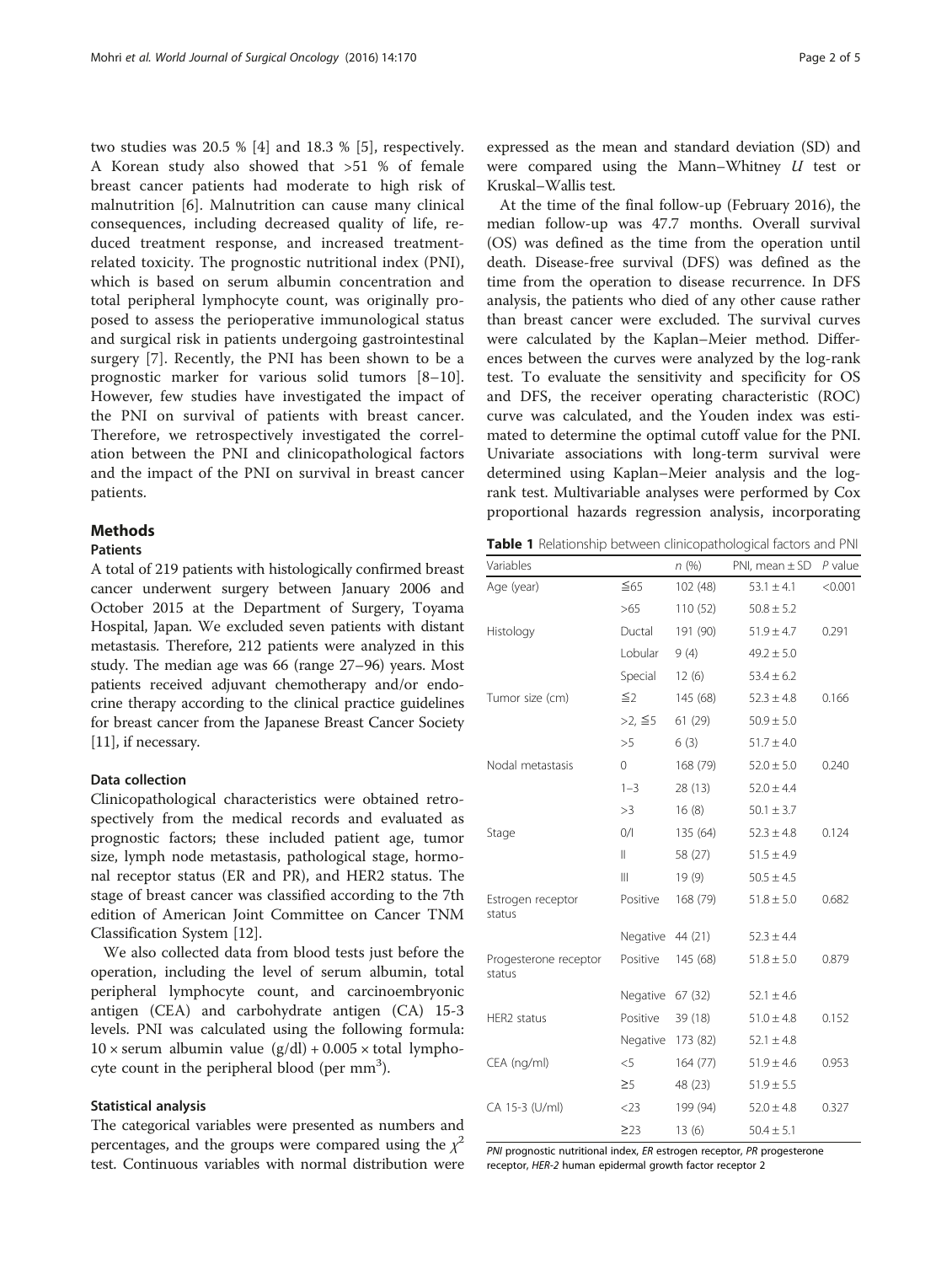all variables with  $P < 0.10$  on univariate analysis. Statistical significance was defined as  $P < 0.05$ . These analyses were conducted using JMP version 11.0.0 (SAS Institute, Cary, NC, USA).

## Results

## PNI and clinicopathological characteristics of patients

The mean PNI just before the operation was 51.9 (SD 4.9). Most of the 212 patients had ductal carcinoma, 67 (32 %) had a tumor  $>2$  cm, and 44 (21 %) had axillary lymph node metastasis. The mean PNI in patients aged >65 years was significantly lower than that in patients aged  $\leq 65$  years (P < 0.001; Table [1\)](#page-1-0). The PNI value gradually decreased with the advancing disease stage, but significant difference was not observed  $(P = 0.124;$  Table [1\)](#page-1-0).

## ROC analysis

Using OS as an endpoint, the area under the ROC curve for the PNI was 0.676. When the PNI was 52.8, the Youden index was maximal, with a sensitivity of 91.7 % and specificity of 41.5 %. Therefore, the cutoff value of the PNI was set at 52.8. Then, 85 patients (40.0 %) with a PNI >52.8 and 127 patients (60.0 %) with a PNI ≤52.8 were classified into PNI-high and PNIlow groups, respectively. During the studied period, four patients died of any other cause rather than breast cancer. Those patients were excluded from DFS analysis. Using DFS as an endpoint, the area under the ROC curve for the PNI was 0.657. The cutoff value of the PNI on DFS was set at 52.4. There were 90 patients with a PNI >52.4 (a PNI-high group) and 118 patients with a PNI ≤52.4 (a PNI-low group).

## OS and DFS

The 5-year OS rate was 98.3 % in the PNI-high group and 92.0 % in the PNI-low group  $(P = 0.019;$  Fig. 1a). One patient (1.2 %) died in the PNI-high group, and seven (5.5 %) died in the PNI-low group. The cause of death in the PNI-low group was tumor relapse in four patients, other cancer in two patients, and a cause other than cancer in one patient. One patient in PNI-high group died of a cause other than cancer. The 5-year DFS rate was 97.1 % in the PNI-high group and 92.0 % in the PNI-low group ( $P = 0.035$ ; Fig. 1b).

## Predictive factors for OS

In the univariate analysis, tumor size, lymph node metastasis, and PNI were significantly associated with OS (Table [2\)](#page-3-0). The multivariate analysis demonstrated that PNI and lymph node metastasis were independent prognostic factors for the OS (Table [3](#page-3-0)).

## **Discussion**

Our present study demonstrated that the PNI can predict the long-term outcomes of breast cancer patients, independent of the conventional TNM classification. The OS and DFS rates of the PNI-low group were significantly lower than those of the PNI-high group. The multivariate analysis performed in the present study demonstrated that the PNI was an independent predictor for the OS.

There are several known predictors of breast cancer prognosis, such as tumor size, histological type, lymph node involvement, hormonal receptor status, and HER2 status. However, it is of interest that there are other host-related factors, such as the PNI. Previous studies have reported an impact of the PNI on the long-term outcomes in several solid tumors, and various cutoff values for the PNI were used in those studies [[8](#page-4-0)–[10](#page-4-0)]. The cutoff value was usually set at 45, because PNI <45 is defined as moderate to severe malnutrition. However, the optimal cutoff value of the PNI to predict the longterm outcomes remains unclear. In the present study, we performed a ROC curve analysis, and the optimal cutoff value for the PNI was determined to be 52.8. When the PNI was 52.8, the sensitivity and specificity



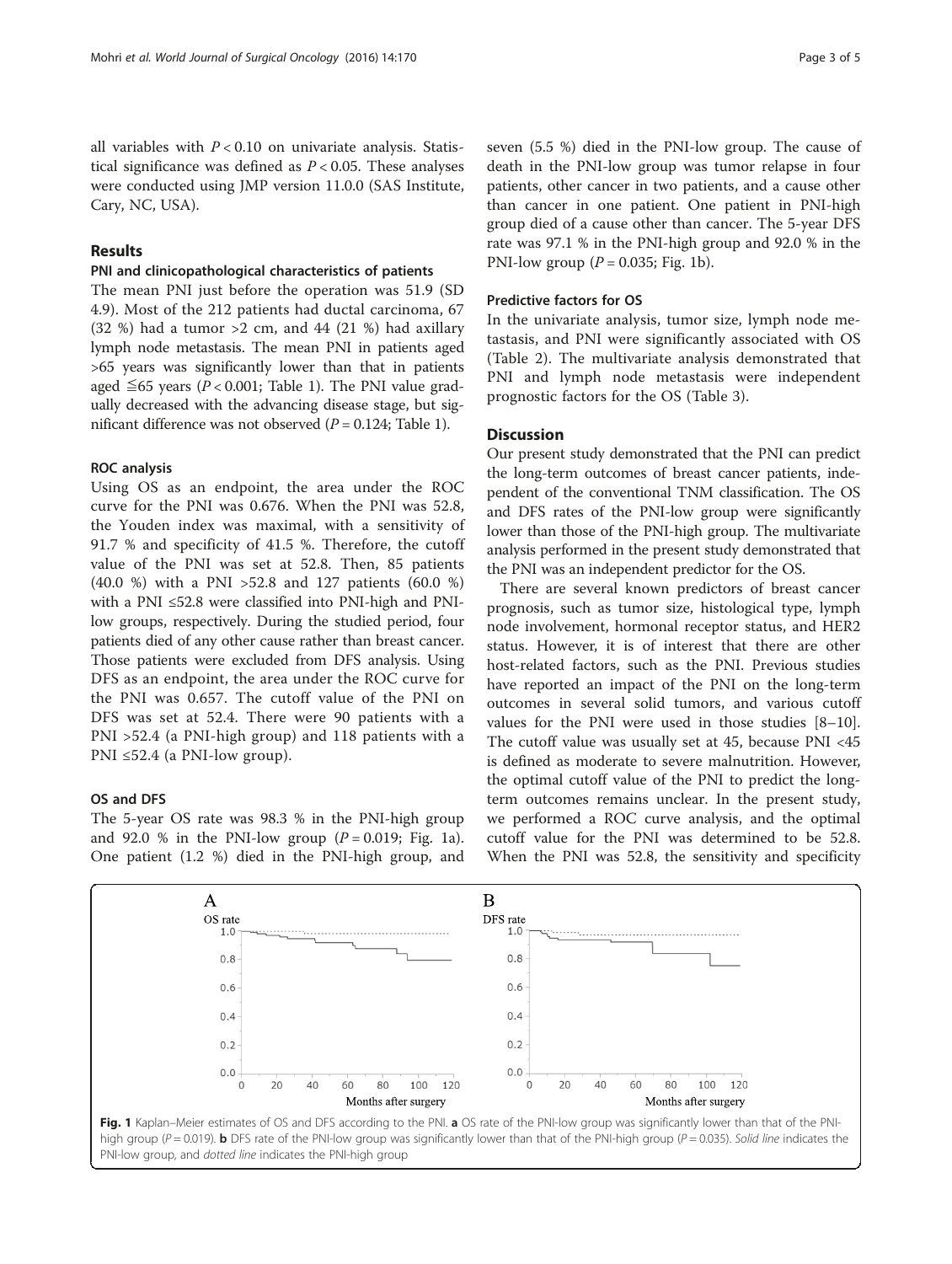<span id="page-3-0"></span>Table 2 Univariate analysis of prognostic factors for OS

| Variables                    |                               | 5-year survival (%) | P value |
|------------------------------|-------------------------------|---------------------|---------|
| Age (year)                   | $\leq 65$<br>>65              | 100<br>88.4         | < 0.001 |
| Histological type            | Ductal<br>Lobular/<br>Special | 94.8<br>93.8        | 0.174   |
| Tumor size (cm)              | $\leq$<br>>2                  | 95.9<br>91.7        | 0.005   |
| Lymph node metastasis        | Negative<br>Positive          | 95.7<br>90.4        | 0.001   |
| Estrogen receptor status     | Negative<br>Positive          | 94.3<br>94.8        | 0.827   |
| Progesterone receptor status | Negative<br>Positive          | 92.5<br>95.9        | 0.619   |
| HER2 status                  | Negative<br>Positive          | 95.3<br>90.8        | 0.967   |
| CEA (ng/ml)                  | $<$ 5<br>$\geq$ 5             | 93.7<br>97.7        | 0.152   |
| CA15-3 (U/ml)                | $<$ 23<br>$\geq$ 23           | 94.9<br>88.9        | 0.101   |
| PNI                          | >52.8<br>$\leq$ 52.8          | 98.3<br>92.0        | 0.019   |

OS overall survival, ER estrogen receptor, PR progesterone receptor, HER-2 human epidermal growth factor receptor 2, CEA carcinoembryonic antigen, CA 15-3 carbohydrate antigen 15-3, PNI prognostic nutritional index

for the 5-year OS were 91.7 and 41.5 %, respectively. Few studies have determined the prognostic impact of the PNI in breast cancer patients. Only one study has shown that the preoperative PNI can be used as a simple and useful marker for predicting the long-term outcomes of triple-negative breast cancer [[13\]](#page-4-0). The present study showed that a low preoperative PNI was associated with a higher risk of postoperative recurrence of breast cancer independent of hormonal receptor status and TNM stage.

The association between decreased PNI and poor survival of breast cancer is probably complex and largely unclear; however, possible explanations do exist. PNI is derived from the absolute albumin and absolute lymphocyte counts and is a routinely available laboratory test. One potential mechanism underlying the prognostic impact of PNI is that low PNI reflects hypoalbuminemia. Serum albumin has been used to assess disease severity, progression, and prognosis. Another factor is that lymphocytes play an important role in the host

Table 3 Cox proportional multivariate hazard models for OS

| Variables                      |             | Hazard ratio 95 % CI |               | P value |
|--------------------------------|-------------|----------------------|---------------|---------|
| Age                            | >65         | 119                  | 2.23-220.81   | 0.002   |
| Tumor size                     | $>2$ cm     | 194                  | $0.45 - 8.91$ | 0.377   |
| Lymph node metastasis Positive |             | 4.06                 | 1.05-17.86    | 0.042   |
| PNI                            | $\leq 52.8$ | 588                  | 1.13-108.01   | 0.033   |

CI confidence interval, PNI prognostic nutritional index

immune response to eradicate the formation and progression of tumors [[14](#page-4-0)]. High lymphocytic infiltration is associated with improved survival, independent of clinicopathological characteristics, in primary operable ductal invasive breast cancer [\[15](#page-4-0)]. The importance of lymphocytes has been highlighted in several studies in which increasing infiltration of tumors with lymphocytes was associated with better response to cytotoxic treatment and prognosis in breast cancer patients [[16](#page-4-0)–[18\]](#page-4-0). Thus, low PNI may confer a survival advantage by tumor cells and lead to poorer outcome and increased recurrence.

The major limitations of the present study were the retrospective nature of the study and the single-center design. We were unable to exclude the possibility that unequal distribution of unidentified clinicopathological parameters in our patient cohort may have biased the results. Therefore, a large, prospective study should therefore be performed to confirm our findings.

## Conclusions

Our clinical observation shows that the PNI is associated with OS and DFS in patients with breast cancer. The PNI is an easy-to-determine, reproducible, and inexpensive test. It can be easily incorporated into routine use as a prognostic factor. Despite all these results, prospective studies evaluating PNI in a large series are required in this field.

## Additional file

[Additional file 1:](dx.doi.org/10.1186/s12957-016-0920-7) The raw data of this study.

#### Abbreviations

CA, carbohydrate antigen; CEA, carcinoembryonic antigen; DFS, disease-free survival; ER, estrogen receptor; HER2, human epidermal growth factor receptor 2; OS, overall survival; PNI, prognostic nutritional index; PR, progesterone receptor; ROC, receiver operating characteristic; SD, standard deviation.

#### Acknowledgements

Not applicable.

#### Funding

The authors declare that they had no funding source for this study.

#### Availability of data and materials

The dataset supporting the conclusions of this article is included within the article (Additional file 1).

#### Authors' contributions

TM designed the research and wrote the manuscript. TS, KT, and YI collected the data. TM, YM, and TK analyzed the data and performed the statistical analysis. YM reviewed and edited the manuscript. All authors read and approved the final manuscript.

#### Competing interests

The authors declare that they have no competing interests.

#### Consent for publication

Not applicable.